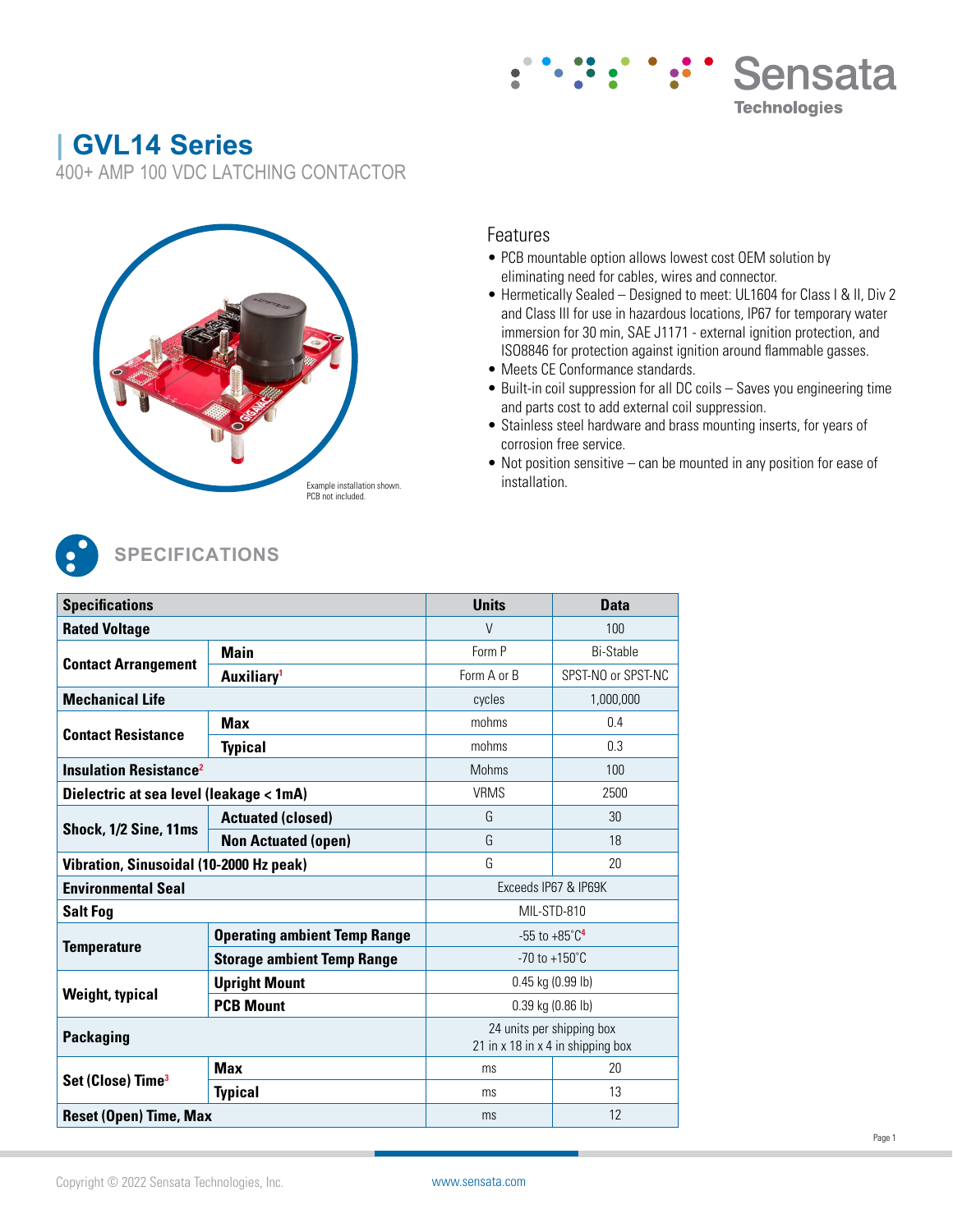# Coil Ratings at 25°C

| <b>Coil P/N Designation</b>                  |    |    |
|----------------------------------------------|----|----|
| <b>Coil Voltage, Nominal (VDC)</b>           | 12 | 24 |
| <b>Coil Voltage, Max (V)</b>                 | 1ĥ | 32 |
| Set and Reset Voltage, Max(V) <sup>5,6</sup> | 75 | 15 |
| Set and Reset Current, Max(A) <sup>5,6</sup> |    |    |



#### **POWER SWITCHING Environmental Seal** Exceeds IP67 & IP69K





## **CURRENT CARRY vs TIME**

with 85ºC terminal temperature rise





**Auxiliary contacts**  *(optional)*

> T1 T2

**NC:** T1<br>T2

**NO:**

**Power Contacts**



**TIME (sec)**

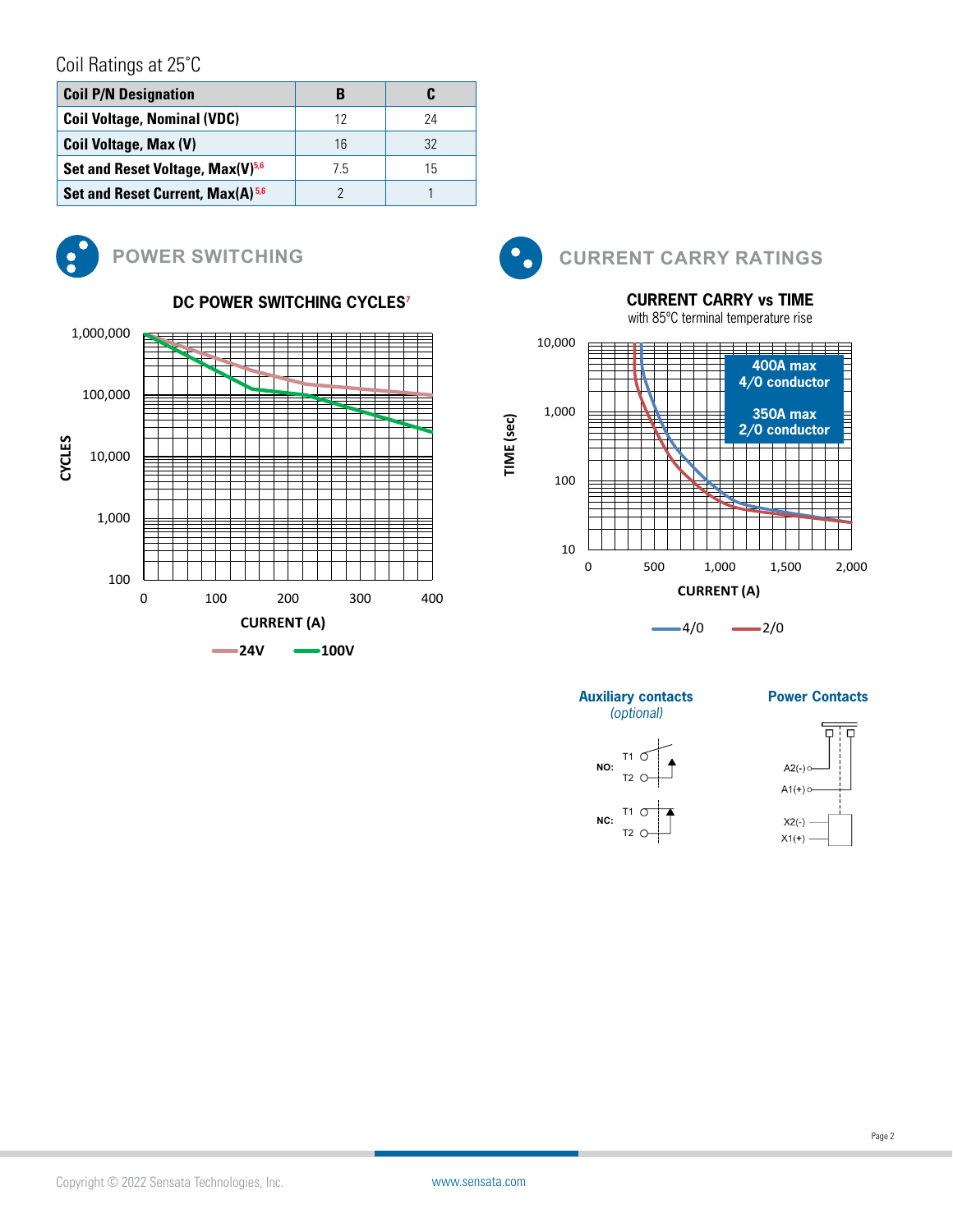**UPRIGHT MOUNT DIMENSIONS UPRIGHT MOUNT DIMENSIONS**

> All dimensions are +/- 0.5mm unless stated otherwise  $A = \frac{1}{2} \int_{0}^{1} \frac{d\mu}{\lambda} \left( \frac{d\mu}{\lambda} \right) \left( \frac{d\mu}{\lambda} \right) \, d\mu$

#### **Upright Mounting**

M5 or No. 10 Screws Torque 1.7-4 Nm [15-35 in-lb]

#### **Upright Mount Power Connection**

Silver Plated Copper M8x1.25 stud Stainless M8x1.25 flanged nut Torque 10 Nm [90 in-lb] max

#### **Power Contacts**



### **Auxiliary contacts**

*(optional)*



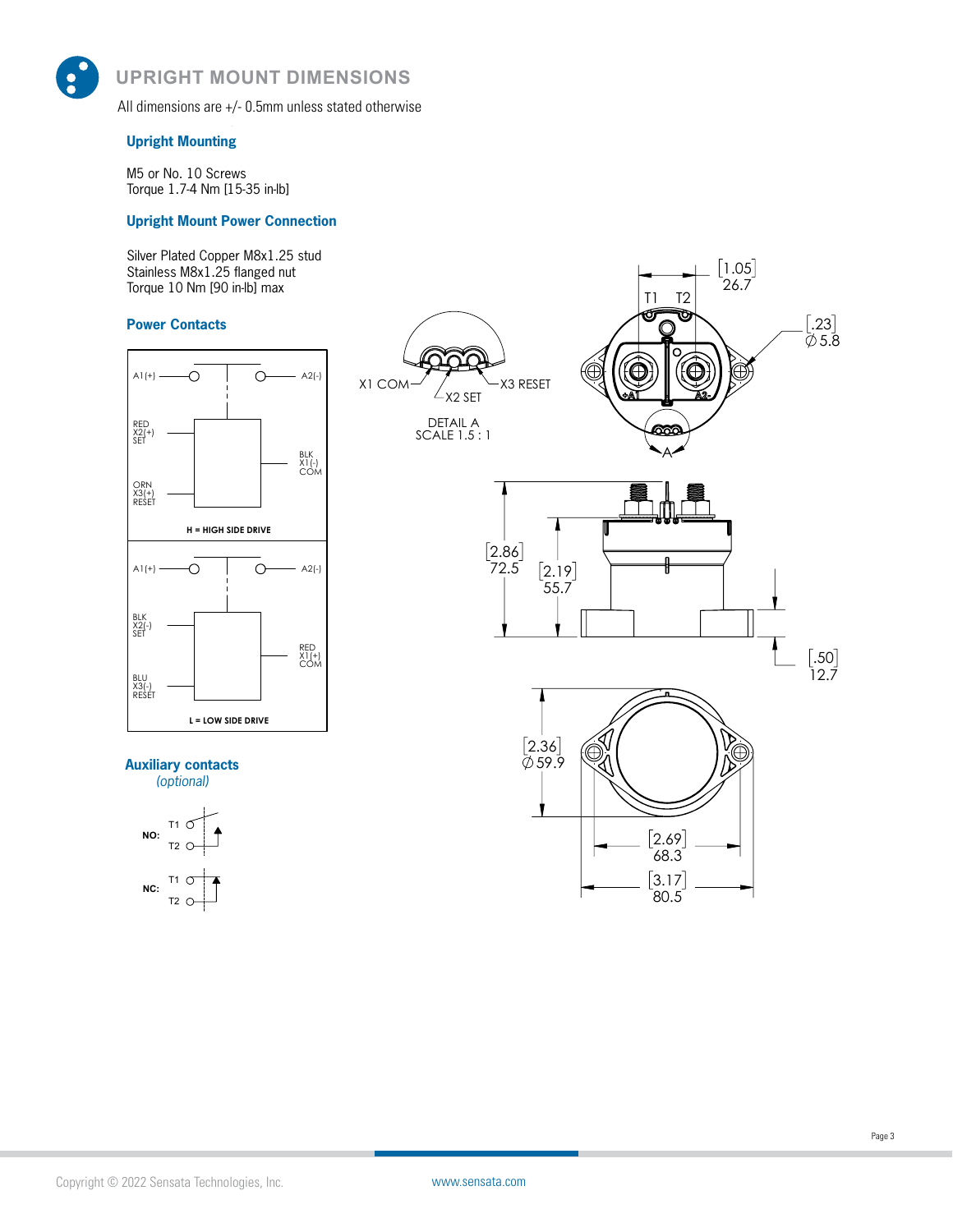**PCB MOUNT DIMENSIONS PCB MOUNT DIMENSIONS**

#### **PCB Mounting / Power Connection**

All dimensions are +/- 0.5mm unless stated otherwise

M8x1.25 bolt Torque 10 Nm [90 in-lb] max

#### **PCB Coil and Auxiliary Pin Material**

510 Phosphor Bronze, Tin Plated

#### **Power Contacts**



**Auxiliary contacts**  *(optional)*



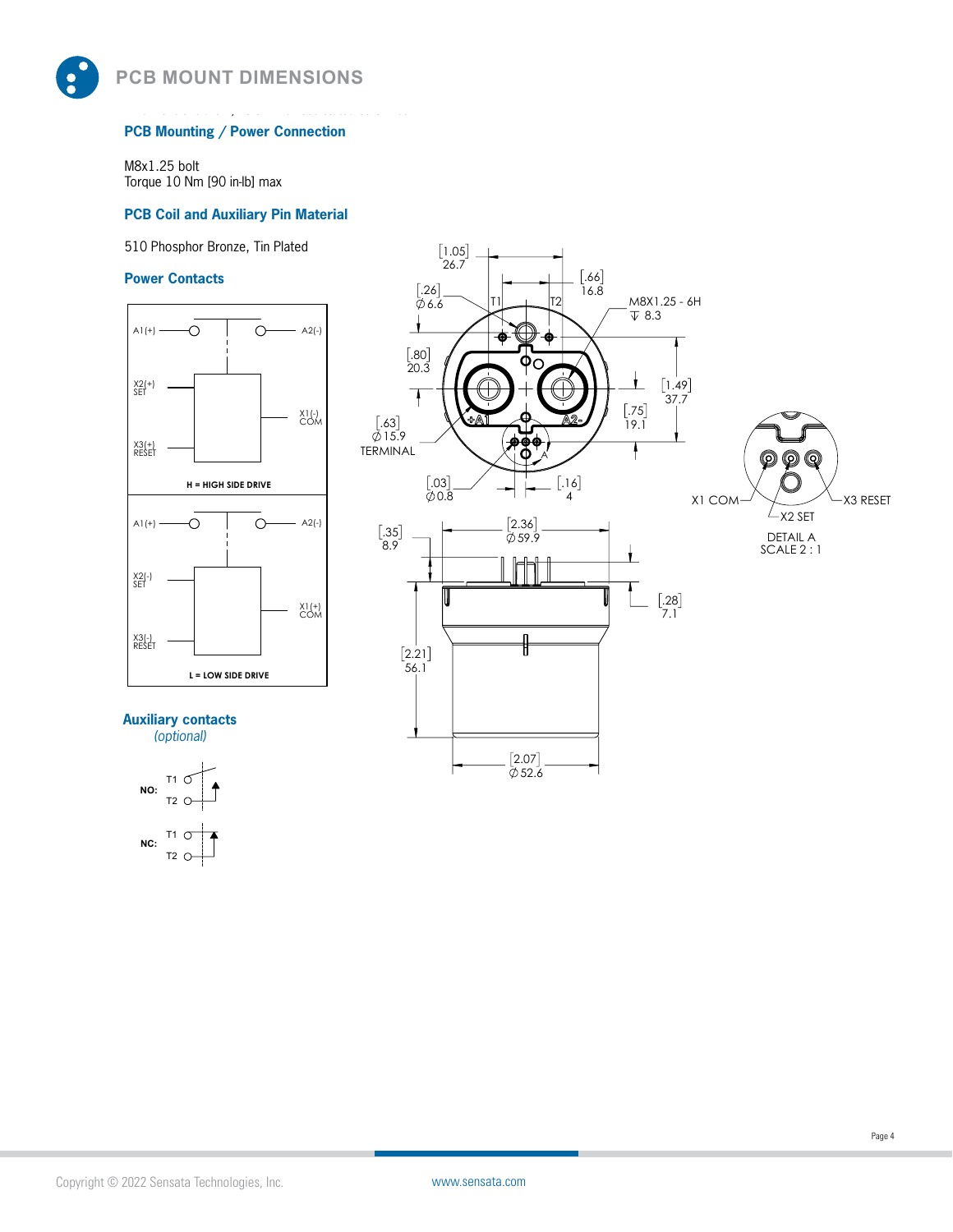

|                                                | <b>GVL</b> | ä, | $\mathbf{r}$ | 144 | $\bar{a}$ | $\mathbf B$ | $\sim$ | $\mathsf{P}$ | $\blacksquare$ | B |
|------------------------------------------------|------------|----|--------------|-----|-----------|-------------|--------|--------------|----------------|---|
| <b>Family</b>                                  |            |    |              |     |           |             |        |              |                |   |
| GVL                                            |            |    |              |     |           |             |        |              |                |   |
| <b>Drive</b>                                   |            |    |              |     |           |             |        |              |                |   |
| H: High Side<br>L: Low Side                    |            |    |              |     |           |             |        |              |                |   |
| <b>Mounting</b>                                |            |    |              |     |           |             |        |              |                |   |
| 1: Upright<br>4: PCB, M8                       |            |    |              |     |           |             |        |              |                |   |
| <b>Coil Voltage</b>                            |            |    |              |     |           |             |        |              |                |   |
| <b>B:</b> 12 Vdc<br>$C: 24$ Vdc                |            |    |              |     |           |             |        |              |                |   |
| <b>Coil Termination</b>                        |            |    |              |     |           |             |        |              |                |   |
| A: Flying leads 38 cm (15 in)<br>P: Pins (PCB) |            |    |              |     |           |             |        |              |                |   |
| <b>Auxiliary Contacts</b>                      |            |    |              |     |           |             |        |              |                |   |

**X:** None **B:** SPST-NO Normally Open **C:** SPST-NC Normally Closed



- 1. Auxiliary contact rating is 2A, 24Vdc Resistive load, 100,000 cycles. Minimum current is 0.1mA, 5V. The auxiliary contact is mechanically linked to the main power contacts.
- 2. Insulation resistance is 50 Mohms at contactor end-of-life.
- 3. Operation time is measured at 25°C and includes maximum 7ms bounce.
- 4. Contactor can operate up to 125°C in special cases contact GIGAVAC for details.
- 5. Set voltage is voltage required to ensure contacts close. Minimum pulse of 100ms required.
- 6. Contactor is operated by a coil that changes resistance with temperature. Since coil voltage, set and reset voltage, and set and reset current are specified at
- nominal voltage, they will be lower than indicated at temperatures above 25°C and higher than indicated at temperatures below 25°C.
- 7. Limit make current to 600A to avoid contact welding. For AC power switching cycles, contact factory.